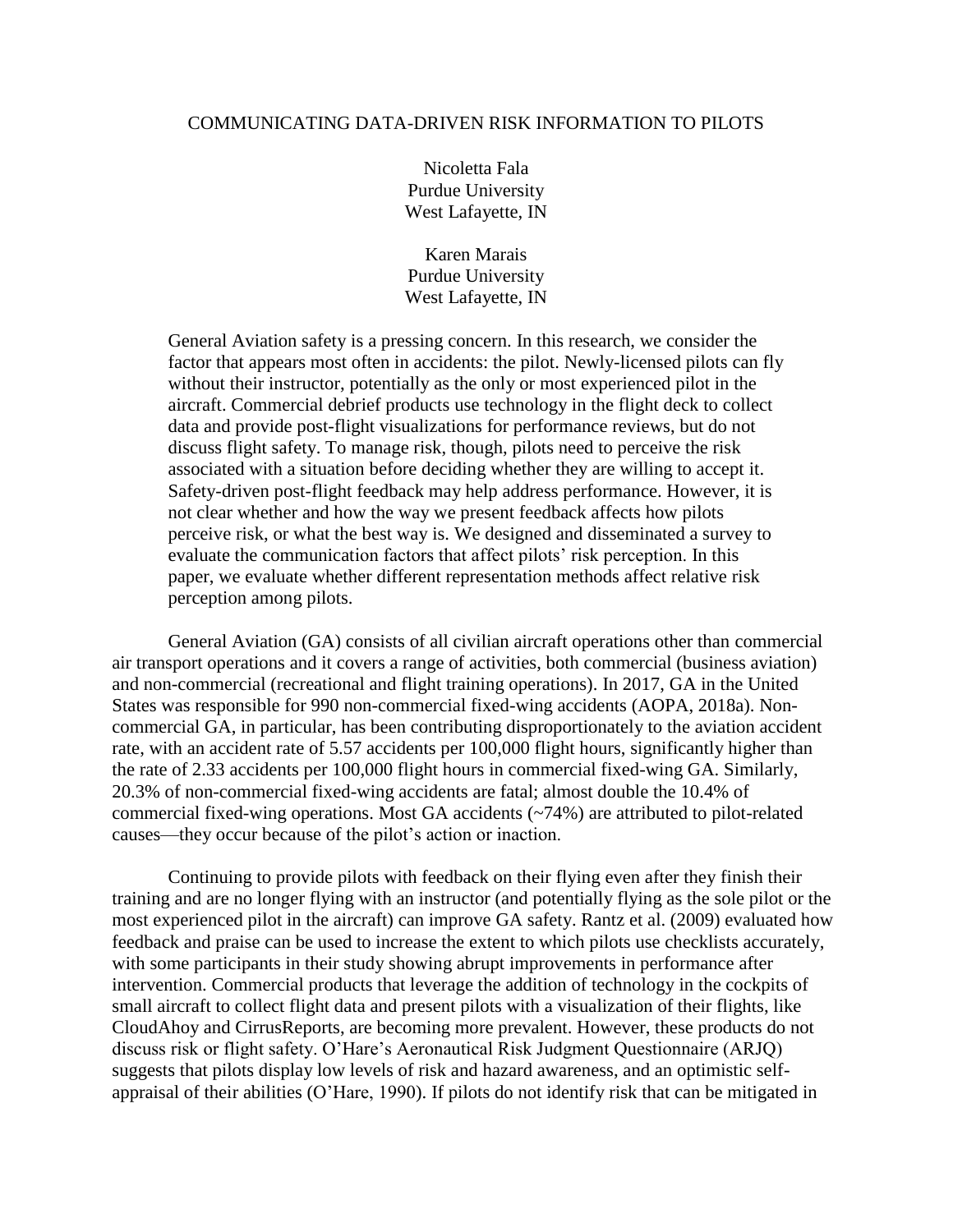their flying, we cannot expect that they will improve. To manage risk, pilots need to perceive the risk associated with a situation or hazard and decide whether they are willing to accept that level of risk in each situation (Hunter, 2002). Safety-driven post-flight feedback may help facilitate risk management in subsequent flights, by alerting pilots to potentially hazardous situations. However, no one has considered what the best way is to present risk-related feedback in the pilot population, and we do not know whether presentation format affects how they perceive risk.

Using flight data to proactively improve GA safety requires that we are able to (1) identify behaviors that may put the safe outcome of a flight at risk, (2) detect those behaviors in the available flight data, and (3) inform the pilot in a way that helps them improve in their future flights. We use a state-based representation of historical aviation accidents to define a list of undesirable events or behaviors that we need to communicate to the pilots, in the form of states and triggers. Each flight consists of states, which can be nominal or hazardous, and trigger events (Rao, 2016). A state is a period of time during which the system, consisting of the aircraft and the pilot, exhibits a particular behavior, and a trigger is an event that causes the system to transition between two states. We use flight data to retrospectively detect these states and triggers, upon completion of the flight, by mapping parameters or combinations of parameters that can be tracked in the flight data to the hazardous states and triggers defined. We then present any detected hazardous states to pilots in the form of post-flight debrief feedback, with the goal of using the information to improve safety on subsequent flights. To evaluate the effectiveness of feedback in different representation formats, we used an anonymous web-based survey where a sample of pilots self-debriefed flights with safety information presented in different ways, and assessed the risk of the flight in each case. We also asked the pilots how likely they are to make changes to their flying as a result of the information they reviewed, to evaluate feedback effectiveness in terms of motivation to change unsafe behaviors. We demonstrated this approach using the hazardous states that are specific to the takeoff phase of flight.

#### **Cognitive Biases in Risk Perception Among Pilots**

We hypothesize that pilots will perceive the risk of their flight depending on how information is presented to them. While research in the medical, education, and economics fields have established guidelines that designers can use when communicating risk to the general population, the pilot sub-population is understudied, so we do not know which cognitive biases affect their understanding. We consider three factors that may impact their risk perception: framing language, representation method, and parameter type. Framing language corresponds to whether we discuss risk in terms of safety-centric language or risk-centric language. For example, we might refer to a safe flight as being either 'very safe' or 'not risky'. Representation methods refer to how we present data: graphically or numerically/textually. For example, we can communicate how much runway distance was remaining at takeoff numerically (2,500 ft), or graphically on the airport diagram. Lastly, parameter type refers to how we frame the same metric. For example, there are two ways to measure deviation from the runway centerline: the distance between the aircraft's longitudinal axis and the runway centerline, or the distance from the aircraft's longitudinal axis to the edge of the runway. The former represents how close the pilot was to the ideal condition (with the aircraft's longitudinal axis aligned with the centerline); the latter measures how close the pilot was to being involved in an incident (runway excursion or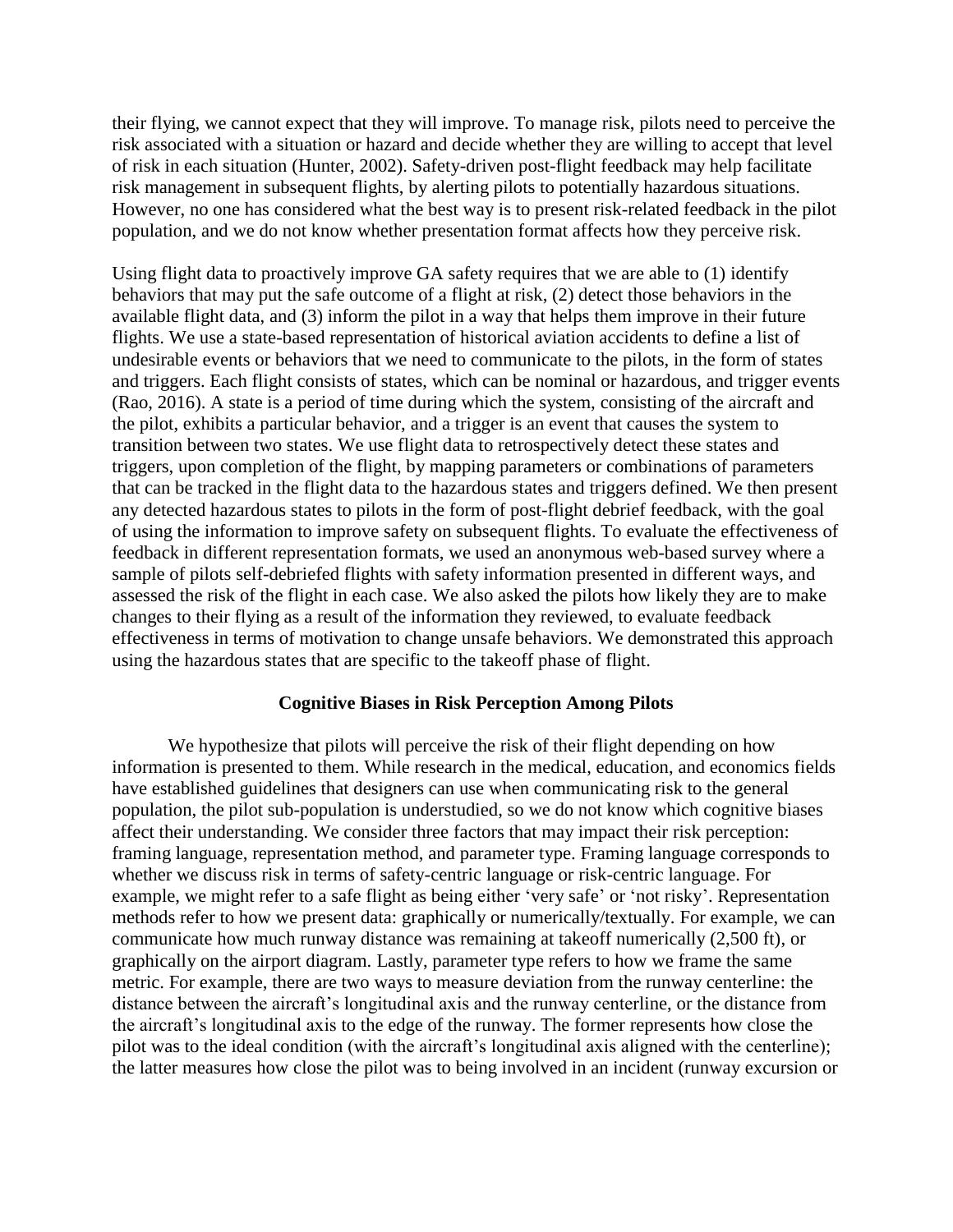collission with an object). While both versions represent the same thing mathematically, parameter type can affect how pilots perceive their own flight performance in terms of risk.

To investigate how these three factors impact safety-driven feedback effectiveness, we created a  $2<sup>3</sup>$  full-factorial design experiment. Table 1 shows the eight resulting treatment combinations. Using de-identified flight data from a Garmin G1000 display and the CloudAhoy flight visualization software, we designed interactive prototype debrief screens that include safety-driven feedback. [Figure 1](#page-3-0) shows how we altered the commercial screens to add risk information in two popup windows; (a, top right) provides the pilot with a list of behaviors that could potentially appear in a flight, and (b, center) displays parameters that characterize the selected behavior. The survey is available at [www.nicolettafala.com/survey](http://www.nicolettafala.com/survey) and an example of an interactive prototype is available at [www.nicolettafala.com/debriefexample.](http://www.nicolettafala.com/debriefexample) We repeated this process for three different flights, and survey respondents could respond to as many of the three flights as they wished.

Table 1.

| Treatment<br>Group | Framing<br>Language | Representation<br>Method | Parameter Type | Responses<br>[Flight A] |
|--------------------|---------------------|--------------------------|----------------|-------------------------|
|                    | safety-centric      | graphical                | performance    | 35                      |
| റ                  | risk-centric        | graphical                | performance    | 31                      |
| 3                  | safety-centric      | numerical                | performance    | 44                      |
| 4                  | risk-centric        | numerical                | performance    | 33                      |
|                    | safety-centric      | graphical                | safety         | 23                      |
| 6                  | risk-centric        | graphical                | safety         | 34                      |
|                    | safety-centric      | numerical                | safety         | 33                      |
|                    | risk-centric        | numerical                | safety         | 35                      |

*The 2<sup>3</sup> full-factorial design evaluates main and interaction effects among the three factors.* 

To evaluate feedback effectiveness, we asked respondents six questions: (Q1) Given the information presented to you, how safe would you say this takeoff was? [5-point Likert scale] (Q2) In this takeoff, which of the following would concern you, if any? [Centerline deviation, Rotation airspeed, Engine RPM, Takeoff distance, Wind] (Q3) Optional Comments. (Q4) What changes (up to 5) do you think you could make to an upcoming flight after the information presented here, if any? [Freeform text, up to 5 changes] (Q5) How likely are you to make each of these changes to an upcoming flight? [5-point Likert scale for each change] (Q6) How important do you think each of these changes is to improving safety on takeoff? [5-point Likert scale for each change] To evaluate the impact of a risk-centric framing language, we reworded these questions, replacing safe with risky (How risky would you say this takeoff was).

We measure feedback effectiveness in two ways: (1) did the pilot understand how safe or unsafe their flight was based on their responses to Q1 and Q2, and (2) how motivated are they to change their behaviors to mitigate the risk in their flying activities based on responses to Q4, Q5, and Q6? Q1 captures how different treatment groups introduce cognitive biases in pilots and is subjective—we expect to see differences in the distributions of responses among the different treatment combinations. Q2 can identify whether pilots are perceiving risk in the correct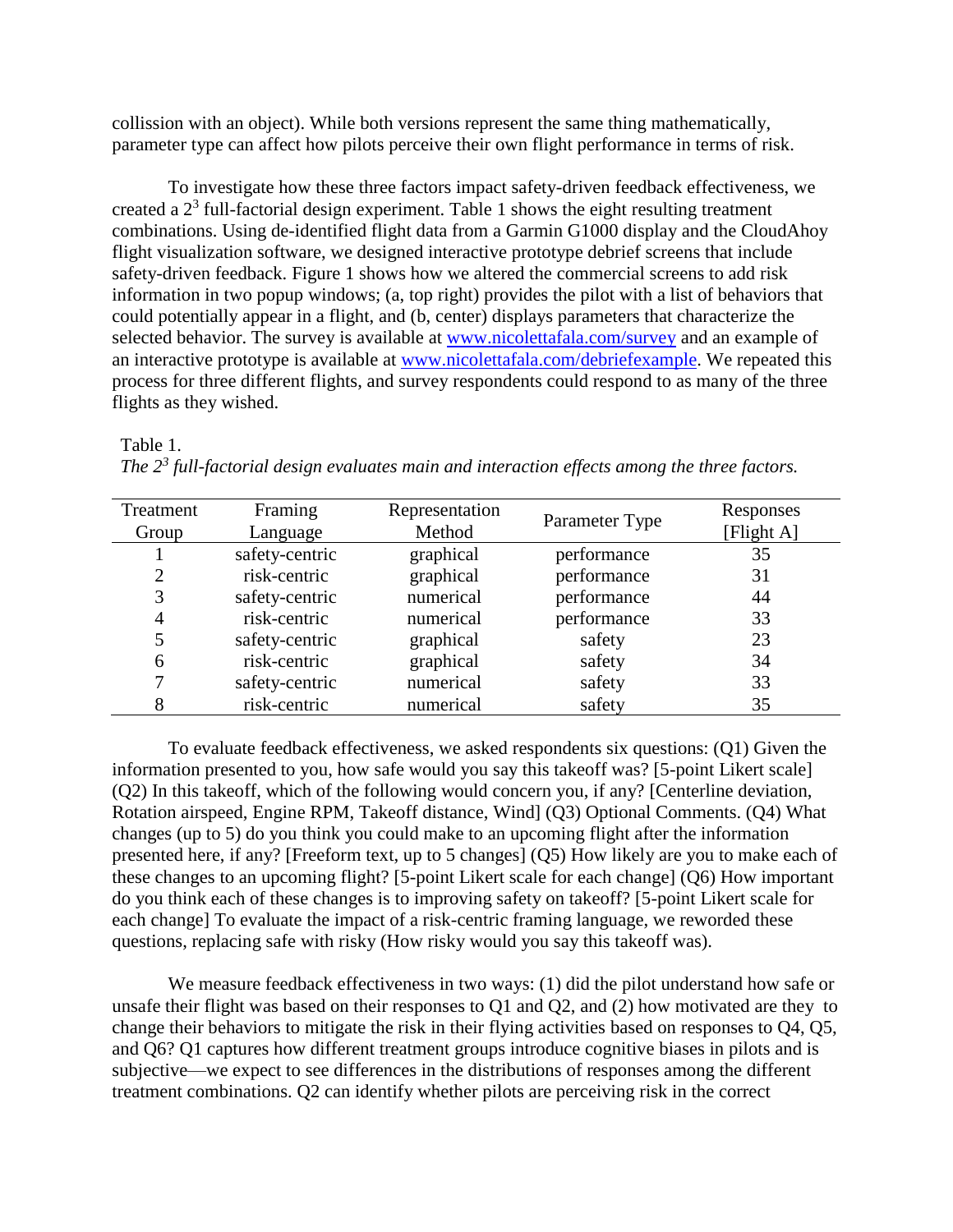categories more objectively; that is, if we deem a flight to be unsafe due to high crosswinds, did the pilots identify high crosswinds as an issue?



<span id="page-3-0"></span>*Figure 1.* We supplemented the visualization of the flight data from CloudAhoy with information on the safety of the flight on five parameters.

# **Survey Results and Analysis**

We used aviation mailing lists and groups to recruit participants and encouraged snowball sampling to maximize our responses. Approximately 70% of our respondents provided us with demographic information. Our sample consisted of 71% male and 26% female pilots, 76% of whom have completed at least a 4-year degree. Private pilots and commercial pilots made up the majority of the sample, at 49% and 30% respectively, with 58% of the pilots being instrumentrated. Most respondents (64%) fly primarily aircraft with steam gauges, fly at least weekly (59%) and have never used commercial debrief or flight visualization products like CloudAhoy (88%). We ended up with 268 responses for the first flight scenario, 195 for the second flight, and 189 for the third flight. Since the first flight in the survey got the maximum number of responses, we focus our initial data analysis on that flight before comparing results with the other two flights.

[Figure 2](#page-4-0) depicts the raw responses to Q1 that correspond to each group—the darker the marker, the higher the frequency of that particular response. The average response (marked in orange) in each treatment group tends to oscillate around the neutral response of 3 out of 5 on the risk Likert scale, but the spreads are also different, with the mean of the eighth group appearing lower than the means of the other treatment groups. We processed the data for the first flight to identify the response to Q1 and the treatment group it belongs to for each respondent and used ANOVA to test for the difference in treatment groups. The probability of the response means being equal for different treatment groups is  $< 2\%$ . We also ran the Tukey procedure to identify which treatment groups had significantly different responses.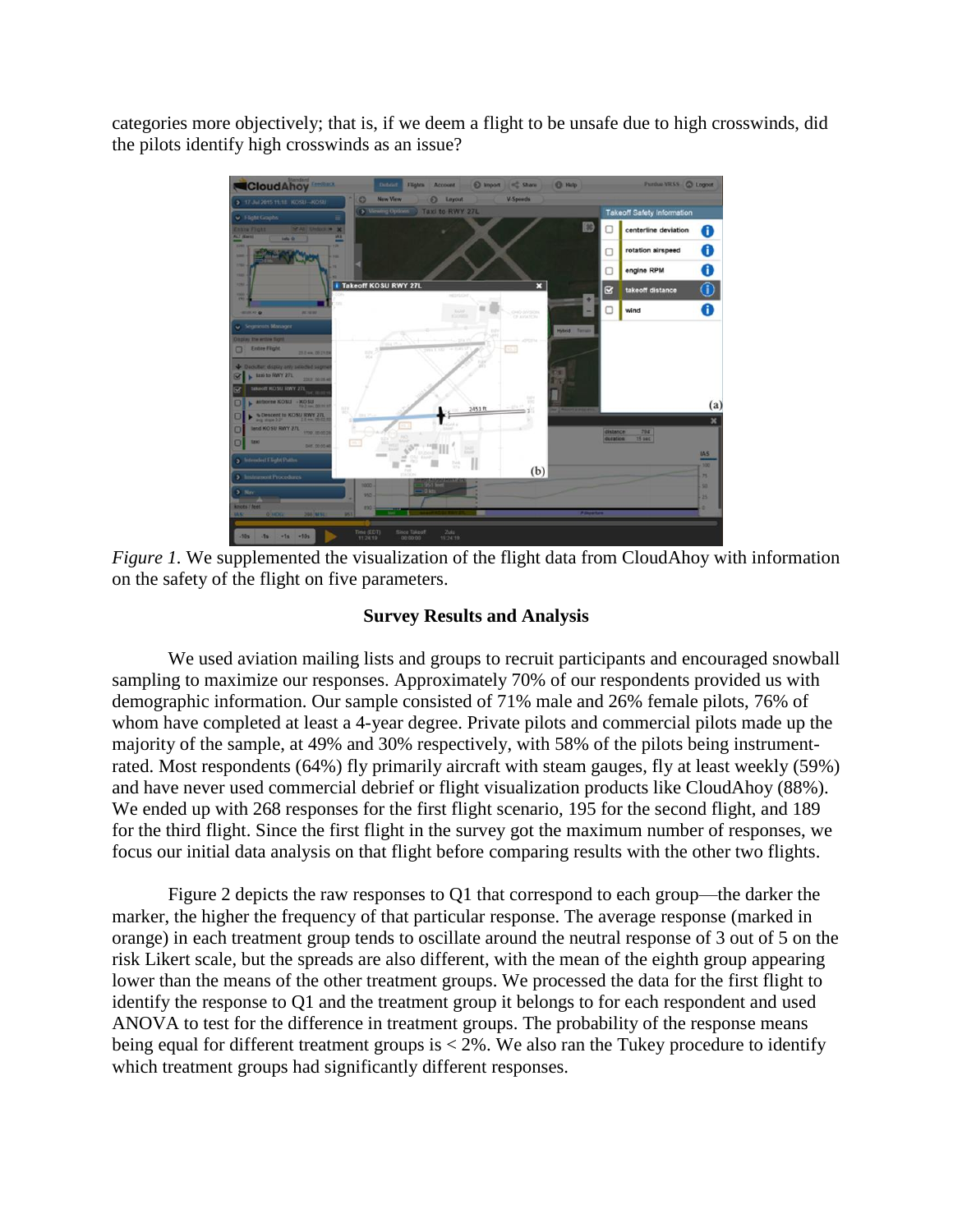

<span id="page-4-0"></span>Figure 2. *The responses for the first flight show means and spreads that visually vary slightly among the eight treatment combinations. Treatment group 8 biased the respondents towards a less risk-averse response, and treatment groups 3 and 5 show a more risk-averse bias.* 

Our ANOVA test indicates that there is a difference between the eight groups, with a pvalue of 0.0170. Table 2 summarizes the ANOVA results. The box plot in [Figure 2](#page-4-0) suggests that the means for treatment groups 3 and 5 are higher than the mean for treatment group 8. Tukey's HSD test, used in conjunction with the ANOVA results, compared all possible pairs of means and identified which ones are significantly different from each other. The test identified that some treatment combinations—3 and 8 and 5 and 8—are different at the 0.05 significance level. Table 3 shows the difference between the means of these groups. Treatment combinations 3 and 5 have the safety-centric framing language in common, whereas treatment combination 8 is framed in terms of risk. This discrepancy suggests that asking a pilot how safe their flight was vs. how risky their flight was can potentially make the pilot more risk-averse.

Table 2. *We reject H<sup>0</sup> based on the ANOVA results. The means differ between the different groups.*

| Source          | DF  | Sum of Squares | Mean Square | F Value | $Pr$ > F |
|-----------------|-----|----------------|-------------|---------|----------|
| Model           |     | 17.3332430     | 2.4761776   | 2.49    | 0.0170   |
| Error           | 260 | 258.1443690    | 0.9928630   |         |          |
| Corrected Total | 267 | 275.4776119    |             |         |          |

Table 3.

*Tukey's studentized range (HSD) test for the response variable at*  $a = 0.05$ *. The table only shows those treatment groups that are considered statistically different.* 

| <b>Treatment Group</b> | Difference           | Simultaneous 95% Confidence Limits |        |  |
|------------------------|----------------------|------------------------------------|--------|--|
| Comparison             | <b>Between Means</b> |                                    |        |  |
| $5 - 8$                | 0.9652               | 0.1479                             | 1.7825 |  |
| $3 - 8$                | 0.7409               | 0.0513                             | 1.4305 |  |

We ran a second ANOVA test to evaluate whether pilots responded differently to messages framed in a risk-centric language and safety-centric language. The probability of the